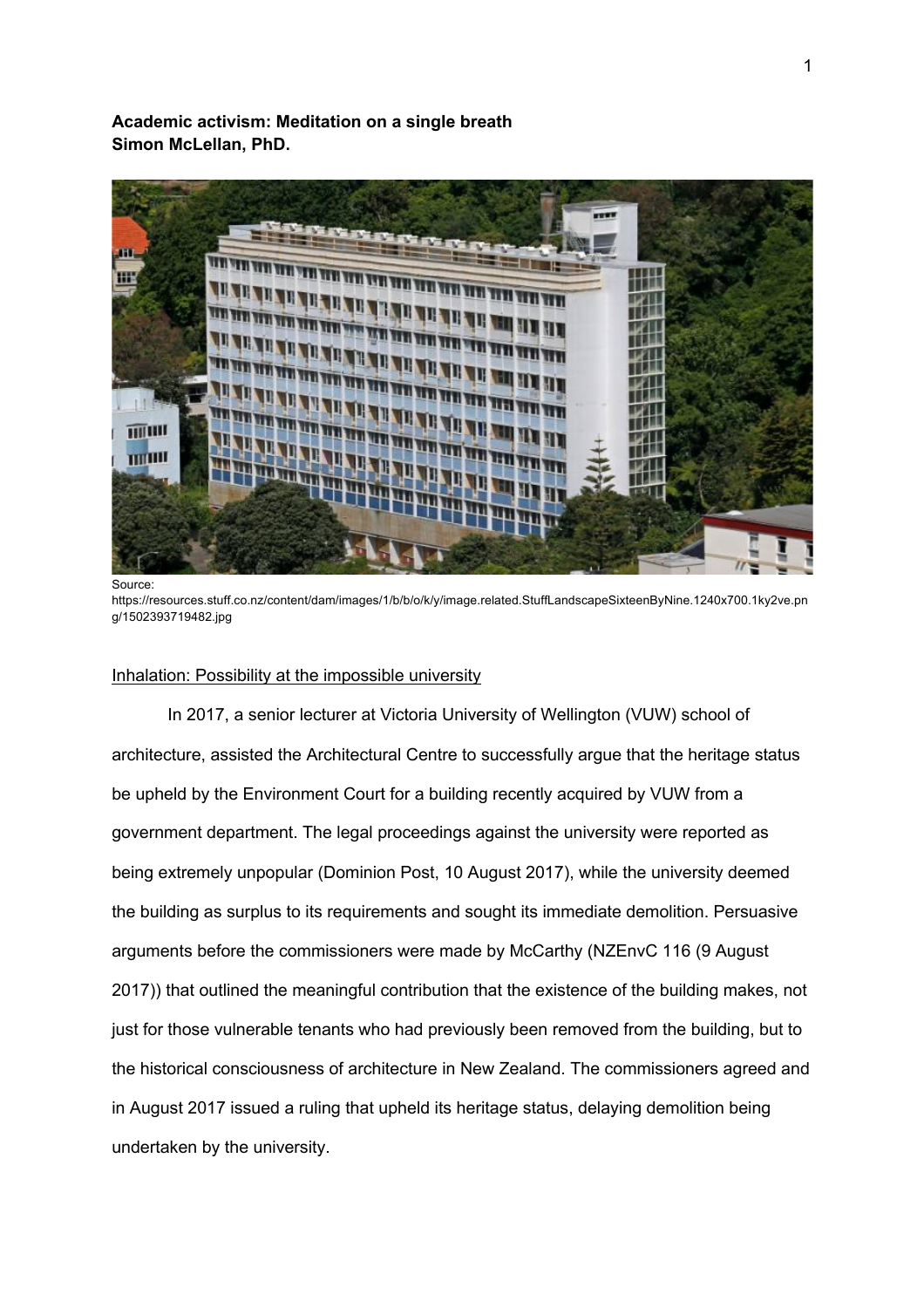### Exhalation: Impossibility, suffocation, emptiness, as a possibile activism for academia

The activism shown by an academic here is understood as part of an impossible discussion, the discarding of a disused building. At a university, this type of advocacy activism that exploits and attempts to grasp at the ungraspable belongs with academic freedom. When academics are confronted with what is not possible at a university, there is a loss of freedom for discovery, debate or dissension that draws attention to itself as a responsible freedom. The advocacy of heritage architecture, should that arrive, suggests a possibility from an impossible situation.

Inhalation implies taking a swift secretive movement between the self and the outside world, such as the pursuit of legal justice. Exhalation implies impossibility, suffocation, emptiness. In this activism there is suffocation, namely, the removal of social housing from government books at a time of extreme social hardship. Tenants were restrained, removed and silenced. Architecture had had a previous role to play in the provision of social housing, and Gordon Wilson, after whom the building is named, was a notable government architect who housed the most vulnerable.

The impossibility, therefore, of possibility for academics needs to be first addressed, that is, the overwhelming invasion of the infinite, which brings the gift of the infinite. Emmanuel Levinas writes "the idea of the Infinite, *Infinity in me*" (Levinas, 2010, p.174), a relational passivity for the other that overwhelms us and makes of the self, makes more from our existence. Speaking out as an exhalation, dying for the other, or substituting oneself for the other, is an invasion of the Infinite and arrives prior to possibility. To meditate therefore on the importance of architecture to social housing would be incomplete without the impossible sacrifice of substituting oneself for the cry of another.

#### **Reference**

Editorial: The Gordon Wilson flats do not deserve heritage protection – tear them down (2017, 17 August), *Dominion Post*. Retrieved from www.stuff.co.nz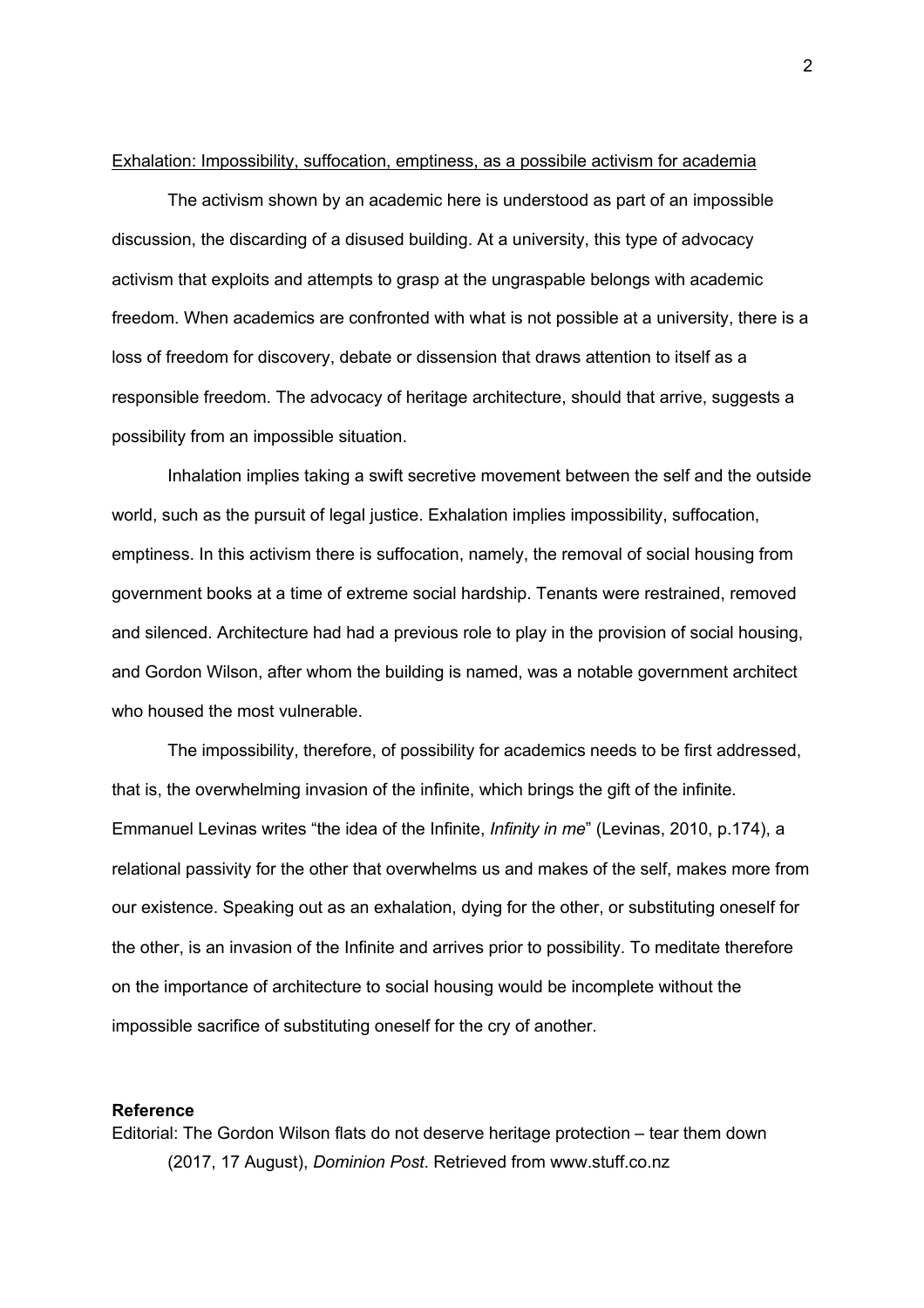Levinas, E. (1989). God and philosophy. In S. Hand (Ed.), *The Levinas Reader* (pp. 166- 189). Malden, MA: Blackwell Publishing.

The Architectural Centre v. Wellington City Council (NZEnvC 116 (9 August 2017)). Retrieved from https://architecture.org.nz/gordon-wilson-flats/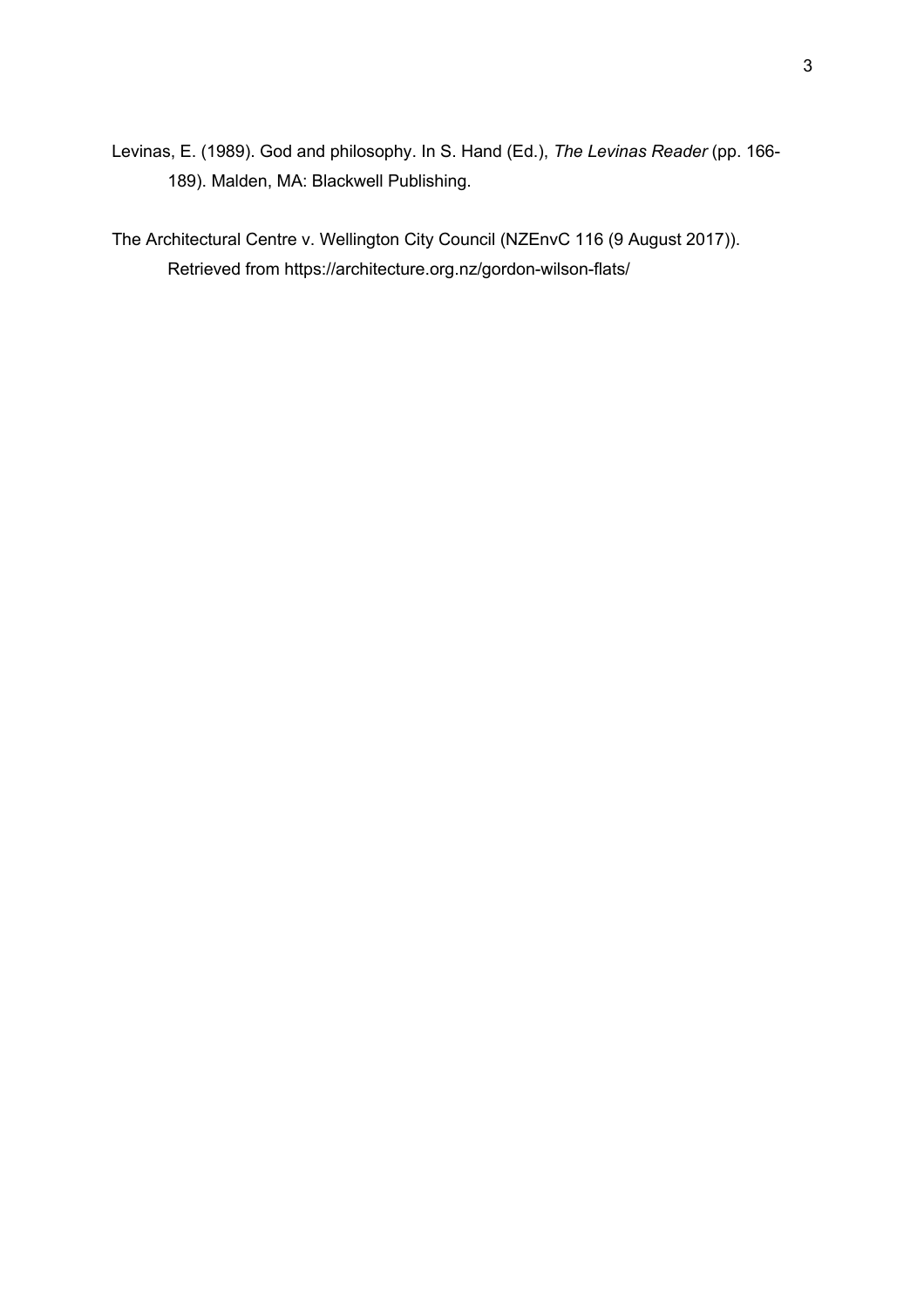# **Academic activism Simon McLellan, PhD.**

# **"....those who testify to the truth will not stop doing so, because no one can bear witness for the witness." Agamben, 2020**

As part of a recent graduation ceremony at the University of Canterbury in Christchurch (Dec, 2019) an address was made by a local medical officer of health. He is held in high esteem by his colleagues and the wider community, and frequently makes public comment on the wider public health concerns, of which there are many in Christchurch city. The ceremony came within days of the release of a report into an investigation of the death of a student, Mason, at halls of residence. The unusual fact was that Mason had died on campus by suicide and, for weeks, his body lay undiscovered at the university halls of residence. In fact it was so decomposed that a cause of death could not be determined by the coroner. Many theories are circulating as to how this could have happened at a place of learning and it is with some reassurance to the university community that a public medical officer of health commented at their graduation ceremony. No mention was made of Mason's death in the speech, instead its tone and direction was informed from Rousseau as a commitment from the theories of science that a university such as this, takes seriously the well-being of students and their learning.

As philosophers of education would recognize, there is a great deal, that, taken in greater depth, the university, its processes and considerable resources, are struggling with and that perhaps, as yet another theory, might have been the result of the effect of sweeping global reforms on the university, long cited as a malaise that conspires against showing the sort of care from education that benefits the learning being offered. The ideas of Rousseau from the 19th century, should they have been taken seriously, may have offered a model of care from education that avoided the obvious neglect in this case.

Philosophical thought has yet to be given a chance to pause over the circumstances of the death of Mason on campus. Reflecting on the conflict of fighting the coronavirus crisis, Agamben (2020) characterised the convergence of Christianity, capitalism, and science